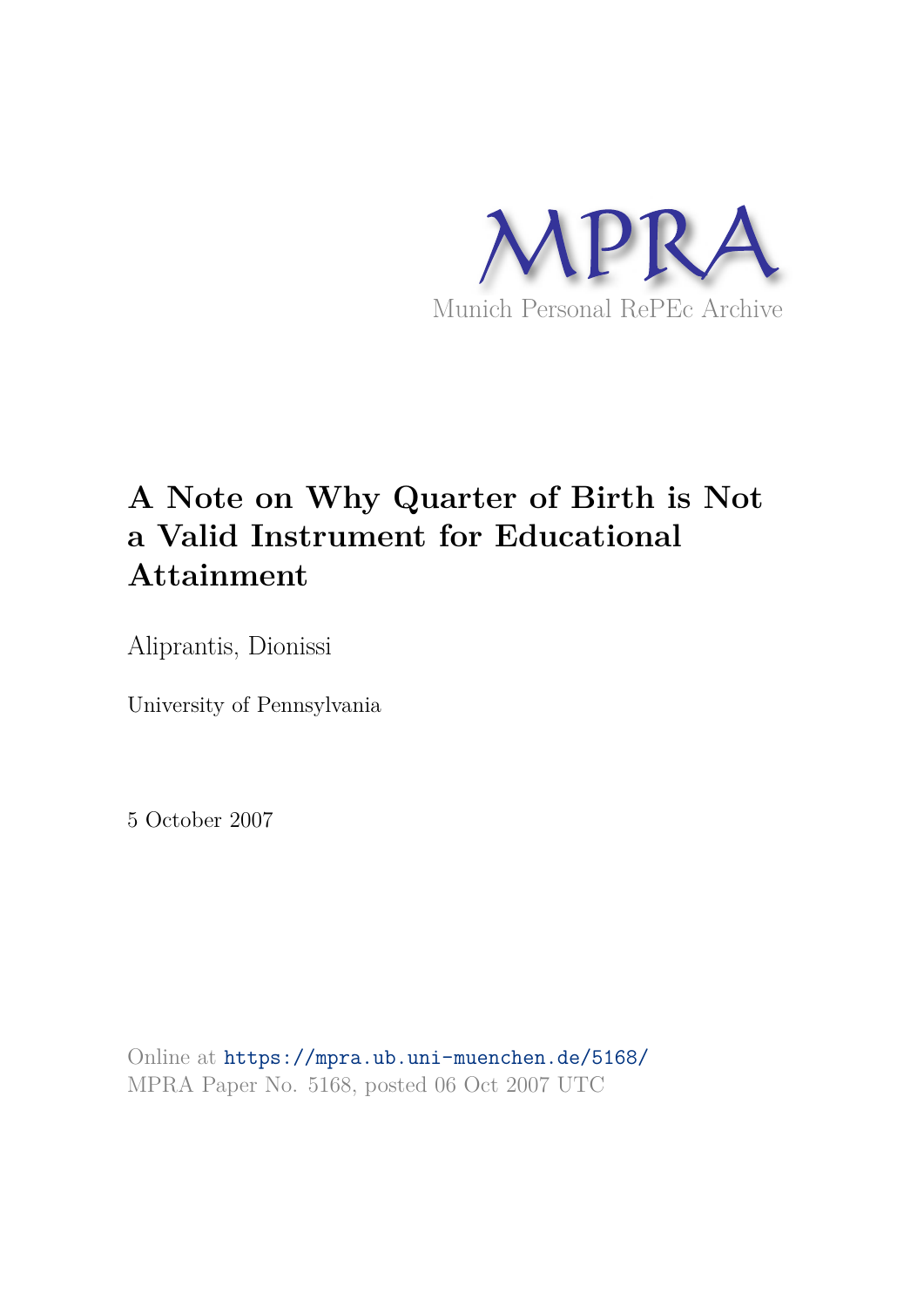## A NOTE ON WHY QUARTER OF BIRTH IS NOT A VALID INSTRUMENT FOR EDUCATIONAL ATTAINMENT

DIONISSI ALIPRANTIS

#### 1. Angrist and Krueger (1991)

The goal in Angrist and Krueger (1991) is to use variation in schooling attainment unrelated to ability to identify the effect of attending an additional year of school. The paper uses date of birth and compulsory education laws as a natural experiment to assign one group of students an extra year of education. While the paper rightly focuses much attention on demonstrating the effectiveness of compulsory education laws, it does not give sufficient consideration to the problems generated for the IV framework if there is significant redshirting<sup>1</sup> around entrance cutoff dates. This problem is distinct from those discussed in Bound and Jaeger (2000), which assumes "the typical compulsory school attendance law requires students to start first grade in the autumn of the calendar year in which they turn 6," precluding the possibility of redshirting.

1.1. Monotonicity. The implicit assumption needed to identify the effect of attending an additional year of school is that children enroll in school when first eligible. Without this implicit assumption, the explicit assumption of Monotonicity (Angrist and Imbens (1995)) does not hold. As reported in Aliprantis (2007), in 1998 about 30% of parents in the US chose to delay their children's enrollment in primary school if their child's birthday was within two months of their school's entrance cutoff date. This rate was almost one in four for the youngest quarter of eligibility to enroll. Furthermore, this selection was not random, as will be discussed in Section 2.

To illustrate the problem with this implicit assumption suppose, for the sake of simplicity, that all children born in quarter  $1 (Q<sub>1</sub>)$  are born on February 15th, quarter 2  $(Q_2)$  on May 15th, quarter 3  $(Q_3)$  on August 15th, and quarter 4  $(Q_4)$  on November 15th. Assume that school starts on August 15th and the cutoff date for all children to turn six is December 31st of the academic school year. Then Table 1 shows the pattern of ages at entry of first grade we will observe.

Now assume that all children must attend school until they reach 16 years of age and that we are looking only at those children who would like to drop out once they turn 15 years old. Then Table 2 shows the years of completed schooling at which students are eligible to drop out conditional on redshirting and quarter of birth. The spirit of the identification scheme used in Angrist and Krueger (1991) is that since laws apply to a student's age, and not their years of completed schooling,

Date: October 5, 2007.

Email: jalipran@econ.upenn.edu

I acknowledge financial support from the Institute of Education Statistics.

<sup>1</sup>Redshirting is the term given to parents voluntarily delaying their children's enrollment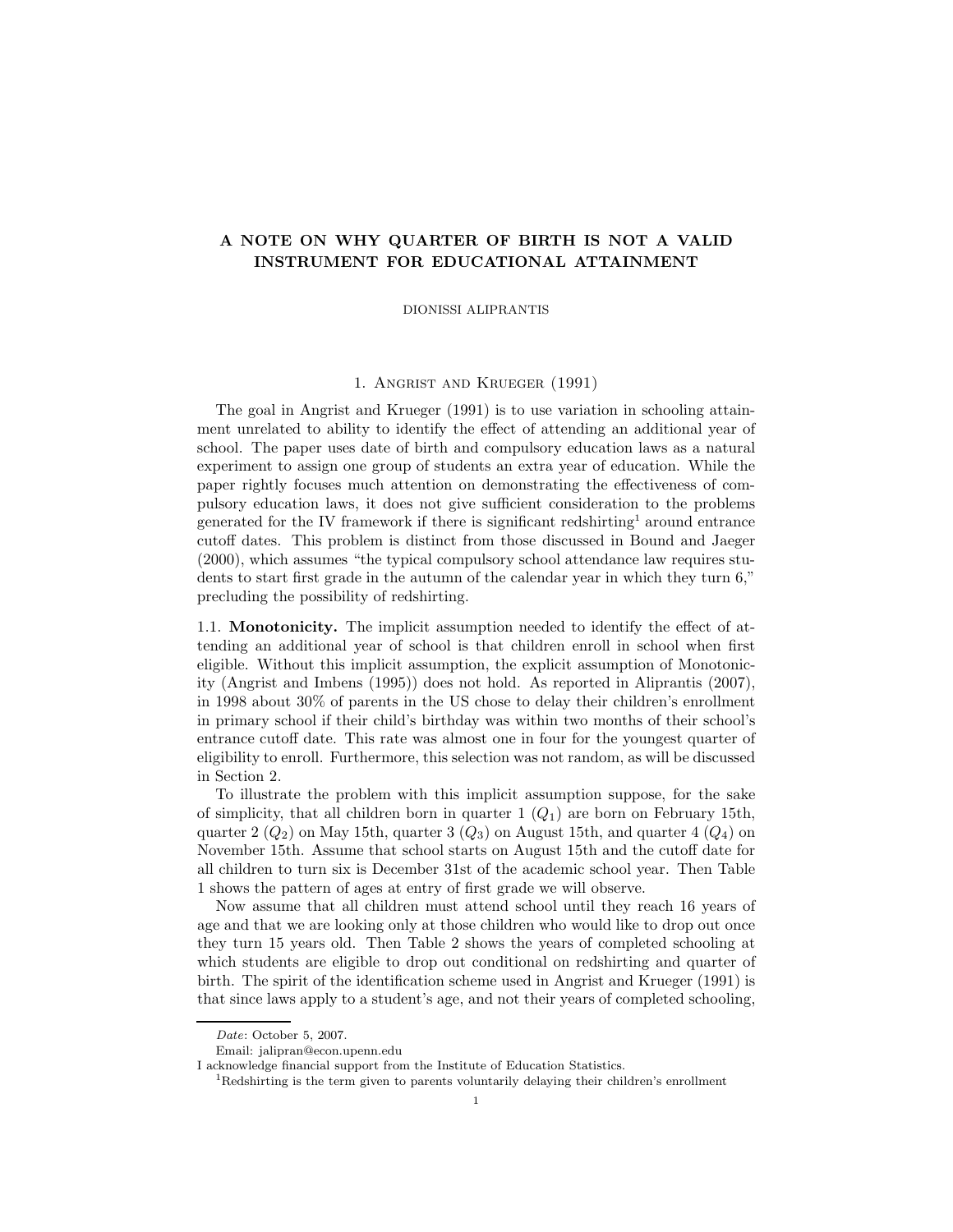variation in students' birth dates means they face different laws regarding the years of schooling they must complete. In our example, students born in  $Q_4$  must stay in school until they complete 10.25 years of schooling, while individuals born in  $Q_1$ only have to complete 9.5 years of schooling before being eligible to drop out. Thus comparing these groups will tell us the treatment effect (ie, the effect of attending an extra year of school against one's will).

There is a problem with this scheme if there is significant redshirting that is not random with respect to expected educational attainment. Let us begin with the framework in Angrist and Imbens (1995), comparing only those children born in the first and last quarters of the year. Define treatment as being eligible to enroll when young (ie, being born in  $Q_4$ ). Let  $S_1$  be the years completed for those exposed to treatment, and  $S_0$  the years of completed schooling for those not exposed to treatment. Then if all children enroll when eligible and comply with the compulsory education law, we have from Table 2 that  $S_1 = 10.25$  and  $S_0 = 9.5$ . Thus

$$
E[Y_i|Q_4] - E[Y_i|Q_1] = E[Y_i|S_1] - E[Y_i|S_0] = E[Y_i|S_0 + 0.75] - E[Y_i|S_0].
$$

However, consider what happens if not all parents enroll their child when first eligible. Suppose that there are two types, H and L. Assume that both types enroll when eligible when born in  $Q_1$ , but that only those of type H enroll when eligible if they are born in  $Q_4$ . Let  $B_j$  be the cohort of children born j months before their school's cutoff date. Table 3 shows that this assumption is reasonable in the ECLS-K data set. For those of type H,  $S_1 = S_0 + 0.75$ . However, for those of type L,  $S_1 = S_0 - 0.25$ . Thus for those of type H,  $S_1 - S_0 = 0.75 > 0$ , but for those of type L,  $S_1 - S_0 = -0.25 < 0$ . This violates the assumption of Monotonicity.

To illustrate why this creates a problem, consider what would happen if those who would drop out when 15 years of age are all of type L. In this case we would expect that those entering school when younger tend to complete more schooling precisely what is reported in Dobkin and Ferreira (2007). Then comparing outcomes of groups  $Q_4$  and  $Q_1$  would yield something very different from the parameter of interest:

$$
E[Y_i|Q_4] - E[Y_i|Q_1] = E[Y_i|S_1] - E[Y_i|S_0] = E[Y_i|S_0 - 0.25] - E[Y_i|S_0].
$$

This leaves us unable to interpret the IV estimates, similarly to other cases discussed in Rosenzweig and Wolpin (2000).

#### 2. REDSHIRTING IN THE ECLS-K DATA SET

I am not aware of any historical data on redshirting. Thus I cannot draw any conclusions from the above discussion about the validity of the estimates presented in papers such as Angrist and Krueger (1991), Acemoglu and Angrist (2000), or Lochner and Moretti (2004). Nevertheless, a first glance at this issue can be seen in Table 1, which shows the average age at enrollment for boys in the 1960 Census by quarter of birth (as reported in Angrist and Krueger (1991)), including the difference between the census average and the age predicted by our simple assumptions. Note that there is a large discrepancy in  $Q_4$ . This difference could be generated by schools with cutoff dates before January 1st, but it could also be evidence of significant redshirting in the fourth quarter.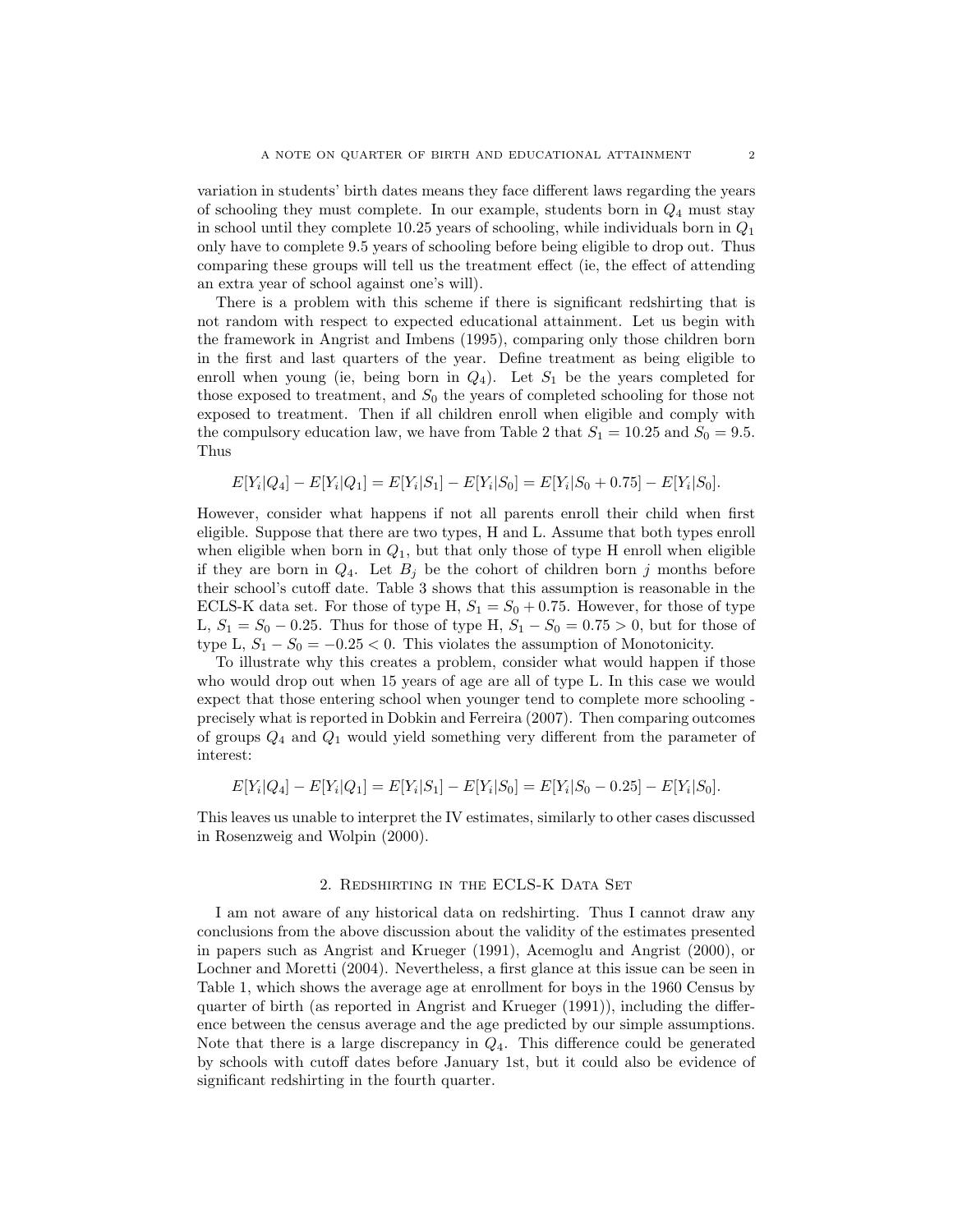In the ECLS-K data set we observe four groups of children whose birth dates are within one month of their school's cutoff date, as shown in Figure 1:

- **Cohort**  $C_1$ : Children eligible in the fall of 1997 but who chose to wait until the fall of 1998 to enroll.
- **Cohort**  $C_2$ : Children ineligible in the fall of 1997 who waited until the fall 1998 to enroll.

**Cohort**  $C_3$ : Children eligible in the fall of 1998 who chose to enroll.

Cohort C<sup>4</sup> : Children ineligible in the fall of 1998 but who chose to enroll anyway.

As shown in Table 3, very few parents would choose to delay their child when first eligible if they are in Cohort  $C_2$ . In contrast, cohort  $C_1$  is made up entirely of children whose parents chose to delay their enrollment when eligible in 1997, while  $C_3$  is made up entirely of children whose parents chose to enroll them when eligible in 1998. This allows us to exploit the difference in the composition of groups  $C_1$ and  $C_3$  to obtain information about those children whose parents would choose to delay their enrollment. Tables 4–9 show how these cohorts differ. The children who delayed enrollment were disproportionately wealthy, white, male, English-speaking, and had better-educated parents. These characteristics are correlated with educational attainment, casting doubt on the validity of the instrument generated by entrance cutoff dates and compulsory education laws.

#### **REFERENCES**

- Acemoglu, D. and J. Angrist (2000). How large are human-capital externalities? Evidence from compulsory schooling laws. NBER Macroeconomics Annual 15, 9–59.
- Aliprantis, D. (2007). When should children start school? Working Paper .
- Angrist, J. D. and G. W. Imbens (1995). Two-stage least squares estimation of average causal effects in models with variable treatment intensity. Journal of the American Statistical Association 90(430), 431–442.
- Angrist, J. D. and A. B. Krueger (1991). Does compulsory attendance affect schooling and earnings? The Quarterly Journal of Economics 106(4), 979–1014.
- Bound, J. and D. A. Jaeger (2000). Do compulsory school attendance laws alone explain the association between quarter of birth and earnings? In S. W. Polachek (Ed.), Worker Well Being, Volume 19, pp. 83–108. Research in Labor Economics.
- Dobkin, C. and F. Ferreira (2007, July). Do school entry laws affect educational attainment and labor market outcomes? Working Paper .
- Lochner, L. and E. Moretti (2004). The effect of education on crime: Evidence from prison inmates, arrests, and self-reports. The American Economic Review  $94(1)$ , 155–189.
- Rosenzweig, M. R. and K. I. Wolpin (2000). Natural "Natural Experiments" in Economics. Journal of Economic Literature 38, 827–874.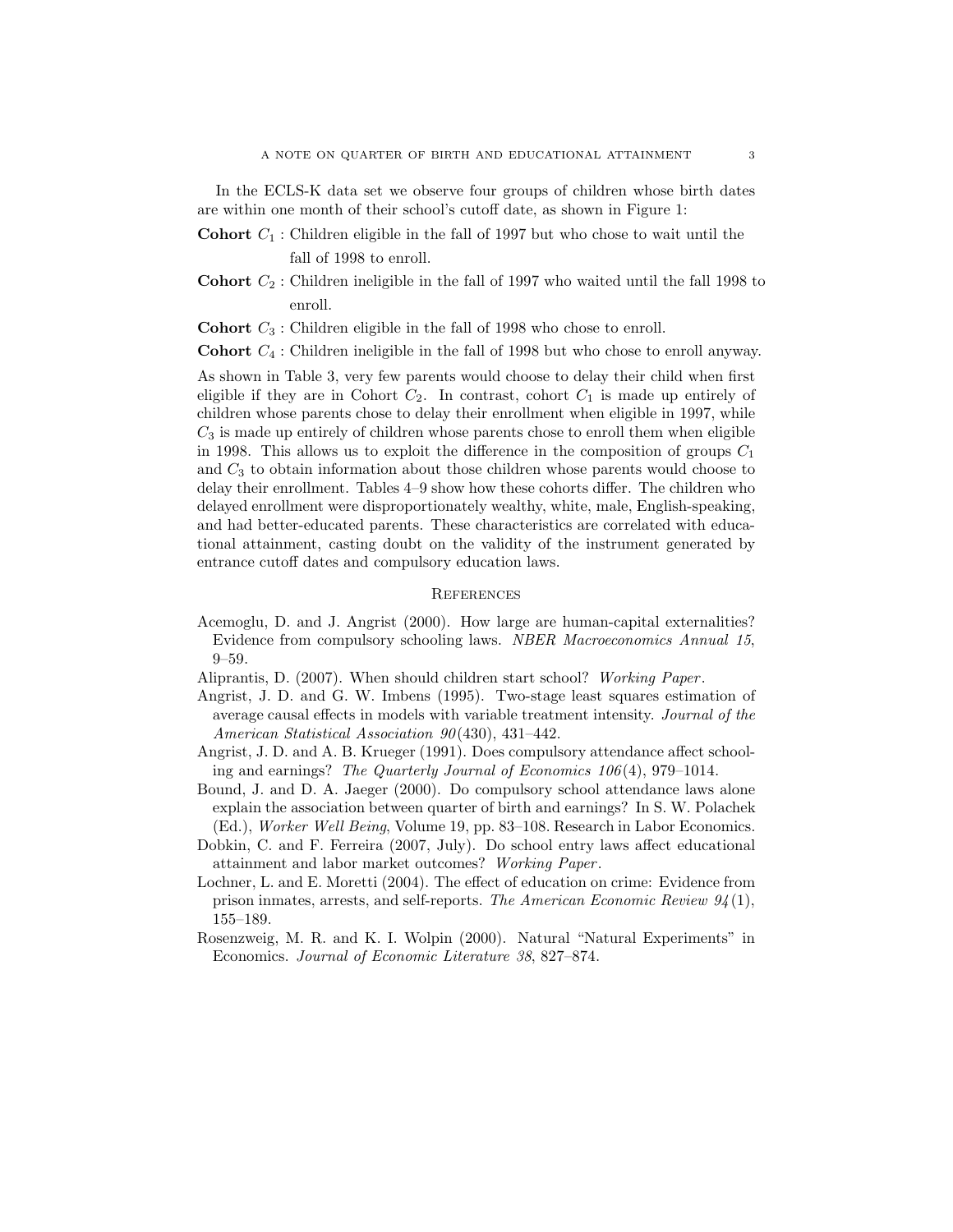$\begin{tabular}{cc} \textbf{Tables} & \textbf{4} \\ \end{tabular}$ 

**TABLES** 

Table 1: Entrance Age (in Years) by Quarter of Birth

| Entrance Age (in Years)              |         |      |         |         |  |  |  |  |
|--------------------------------------|---------|------|---------|---------|--|--|--|--|
| Entry<br>$\omega_{2}$<br>$U_1$<br>しつ |         |      |         |         |  |  |  |  |
| When Eligible                        | 6.5     | 6.25 |         | 5.75    |  |  |  |  |
| Redshirted                           | 7.5     | 7.25 |         | 6.75    |  |  |  |  |
| 1960 Census Avg                      | 6.45    | 6.28 | 6.08    | 6.07    |  |  |  |  |
| $60$ – Eligible                      | $-0.05$ | 0.03 | $-0.08$ | $-0.32$ |  |  |  |  |

Table 2: Years of Schooling Completed before Eligible to Drop Out by Quarter of Birth

| Years of Schooling Completed                                      |       |                   |  |  |  |  |  |
|-------------------------------------------------------------------|-------|-------------------|--|--|--|--|--|
| Entry                                                             | $Q_1$ | $Q_2$ $Q_3$ $Q_4$ |  |  |  |  |  |
| When Eligible   9.5 9.75 10 10.25<br>Redshirted   8.5 8.75 9 9.25 |       |                   |  |  |  |  |  |

Table 3: Redshirting in the ECLS-K

| Percent Redshirting |                                                                                                |                                             |  |  |  |  |  |  |  |      |
|---------------------|------------------------------------------------------------------------------------------------|---------------------------------------------|--|--|--|--|--|--|--|------|
| $\emph{Cohort}$     | $B_1(C_1+C_3)$ $B_2$ $B_3$ $B_4$ $B_5$ $B_6$ $B_7$ $B_8$ $B_9$ $B_{10}$ $B_{11}$ $B_{12}(C_2)$ |                                             |  |  |  |  |  |  |  |      |
| $%$ Redshirting     | 28.8                                                                                           | 29.8 13.9 14.0 11.3 7.7 8.0 6.8 6.1 5.2 5.4 |  |  |  |  |  |  |  | -3.7 |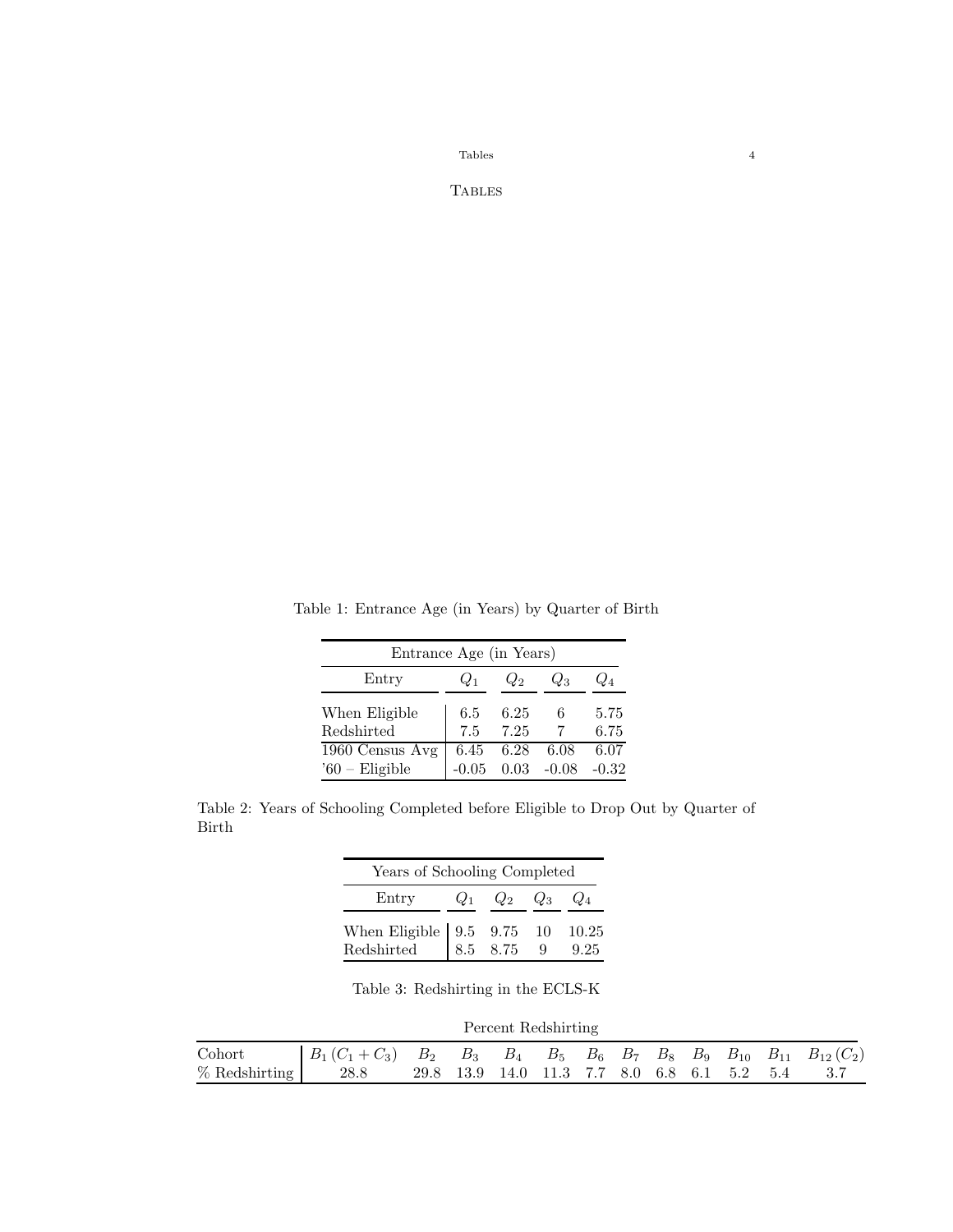## $\begin{tabular}{c} \bf Tables \end{tabular}$

| Different Variables Summarized by Cohort      |                                  |                            |                         |                         |                         |                        |  |  |
|-----------------------------------------------|----------------------------------|----------------------------|-------------------------|-------------------------|-------------------------|------------------------|--|--|
| Variable                                      | Statistic                        | ECLS-K                     | Cohort 1                | Cohort 2                | Cohort 3                | Cohort 4               |  |  |
| Income                                        | Mean<br>Std. Dev.<br>$\mathbf n$ | 52,946<br>36,375<br>12,326 | 61,098<br>40,389<br>241 | 52,456<br>34,959<br>702 | 48,531<br>34,466<br>619 | 61,912<br>40,146<br>57 |  |  |
| $#$ of Books                                  | Mean<br>Std. Dev.<br>$\mathbf n$ | 74.35<br>59.87<br>14,910   | 86.89<br>60.64<br>300   | 75.11<br>57.57<br>849   | 69.74<br>57.45<br>744   | 76.84<br>65.18<br>63   |  |  |
| $#$ of Children's<br>Records, Tapes, or CD's  | Mean<br>Std. Dev.<br>$\mathbf n$ | 15.37<br>17.86<br>15,008   | 18.26<br>20.33<br>303   | 16.09<br>18.81<br>851   | 13.99<br>17.42<br>750   | 17.70<br>17.68<br>63   |  |  |
| Age at entry to K<br>(in months)              | Mean<br>Std. Dev.<br>$\mathbf n$ | 65.56<br>4.26<br>15,042    | 68.34<br>5.53<br>302    | 70.63<br>2.91<br>851    | 60.07<br>1.67<br>751    | 62.00<br>5.25<br>63    |  |  |
| Mother's Age<br>(At First Birth)              | Mean<br>Std. Dev.<br>$\mathbf n$ | 23.98<br>5.44<br>14,054    | 25.26<br>5.74<br>288    | 23.93<br>5.58<br>793    | 23.64<br>5.37<br>696    | 24.12<br>5.49<br>57    |  |  |
| Cost Nonparental Childcare<br>$(Pre-K, in §)$ | Mean<br>Std. Dev.<br>$\mathbf n$ | 43.82<br>51.72<br>11,465   | 51.43<br>49.18<br>223   | 41.50<br>46.17<br>653   | 39.74<br>44.66<br>559   | 59.38<br>77.77<br>54   |  |  |
| Age at first<br>Nonparental Care (in Months)  | Mean<br>Std. Dev.<br>$\mathbf n$ | 22.28<br>19.59<br>13,047   | 24.08<br>20.95<br>266   | 22.80<br>20.72<br>754   | 20.69<br>18.24<br>637   | 17.71<br>17.71<br>58   |  |  |
| Hours Spent in<br>Nonparental Care (Pre-K)    | Mean<br>Std. Dev.<br>$\mathbf n$ | 25.23<br>21.73<br>14,858   | 22.05<br>19.79<br>298   | 26.66<br>23.31<br>839   | 25.33<br>22.15<br>744   | 27.08<br>20.32<br>63   |  |  |

Table 4: Descriptive Statistics by Cohort

## Table 5: WIC Benefits

| Did the Child Receive any WIC Benefits as a Child (in $\%$ ) |                 |       |       |                                            |       |  |  |  |
|--------------------------------------------------------------|-----------------|-------|-------|--------------------------------------------|-------|--|--|--|
|                                                              |                 |       |       | ECLS-K Cohort 1 Cohort 2 Cohort 3 Cohort 4 |       |  |  |  |
| Yes                                                          |                 | 31.35 | 40.66 | 47.87                                      | 39.68 |  |  |  |
| No                                                           | $42.88$ $56.00$ | 67.66 | 58.05 | 51.06                                      | 60.32 |  |  |  |
| $\mathbf n$                                                  | 15,064          | 303   | 851   | 752                                        | 63    |  |  |  |

| Language to Mother in $%$                                              |        |       |       |       |       |  |  |  |
|------------------------------------------------------------------------|--------|-------|-------|-------|-------|--|--|--|
| Speaks Non-English Language ECLS-K Cohort 1 Cohort 2 Cohort 3 Cohort 4 |        |       |       |       |       |  |  |  |
| Never                                                                  | 79.53  | 93.07 | 80.85 | 79.26 | 77.78 |  |  |  |
| Sometimes, Often, or Very Often                                        | 18.53  | 5.28  | 16.93 | 18.36 | 17.46 |  |  |  |
| n                                                                      | 15,064 | 303   | 851   | 752   | 63    |  |  |  |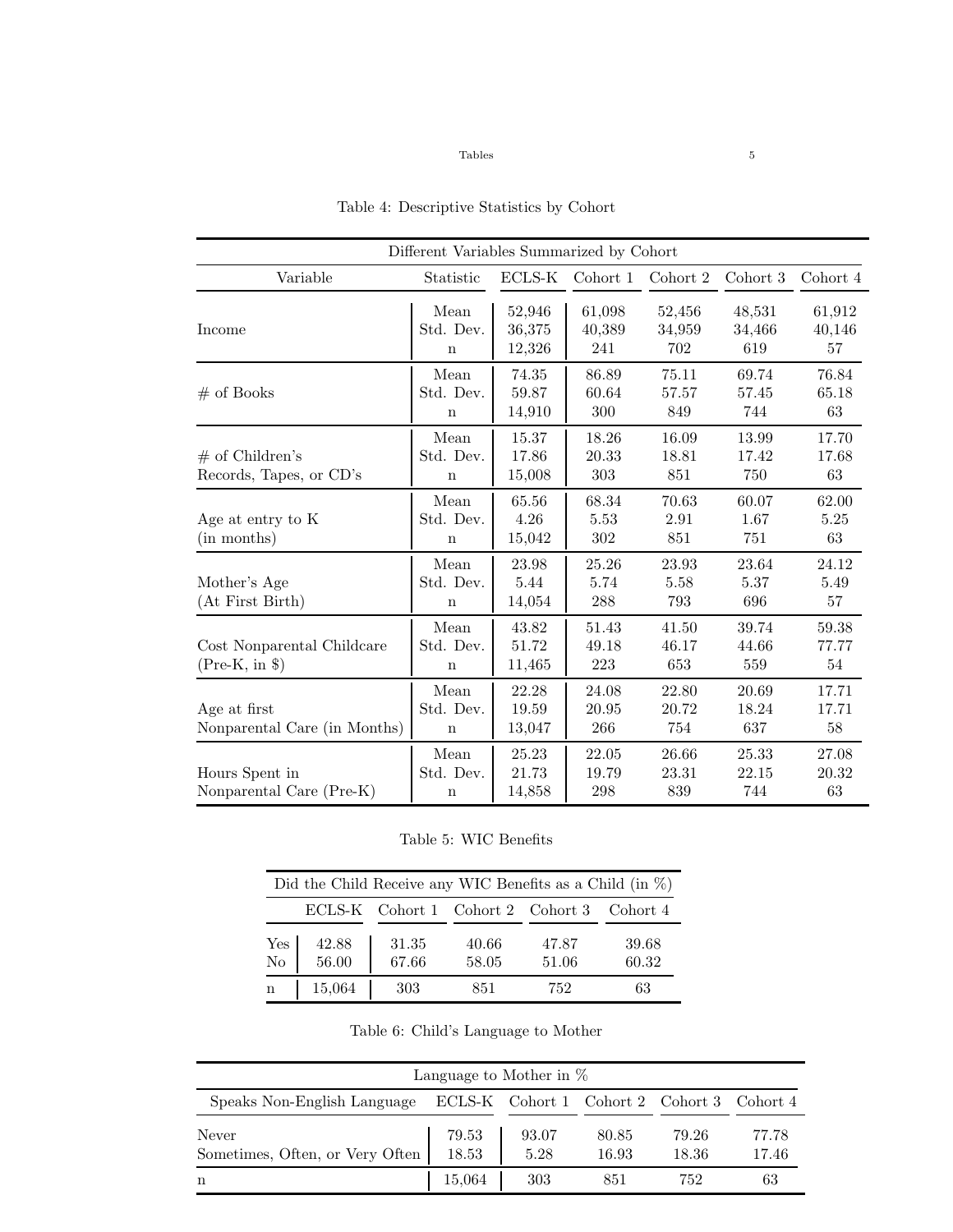Table 7: Race

| The Composition of Cohorts by Race (in $\%$ ) |        |          |          |          |          |  |  |  |
|-----------------------------------------------|--------|----------|----------|----------|----------|--|--|--|
| Race                                          | ECLS-K | Cohort 1 | Cohort 2 | Cohort 3 | Cohort 4 |  |  |  |
| White, Non-Hispanic                           | 56.31  | 75.29    | 60.95    | 53.94    | 63.01    |  |  |  |
| Black or African-American, Non-Hispanic       | 14.20  | 9.30     | 13.18    | 13.87    | 12.33    |  |  |  |
| Hispanic, Race Specified                      | 8.52   | 3.49     | 7.51     | 6.58     | 1.37     |  |  |  |
| Hispanic, Race Not Specified                  | 8.91   | 5.52     | 7.71     | 11.40    | 4.11     |  |  |  |
| Asian                                         | 6.35   | 2.03     | 5.68     | 7.17     | 15.07    |  |  |  |
| Native Hawaiian or Other Pacific Islander     | 1.14   |          | 1.12     | 2.47     |          |  |  |  |
| Native American or Native Alaskan             | 1.80   | 1.74     | 1.01     | 2.00     | 1.37     |  |  |  |
| More than one race, Non-Hispanic              | 2.55   | 2.62     | 2.64     | 2.59     | 2.74     |  |  |  |
| n                                             | 17,527 | 344      | 984      | 851      | 73       |  |  |  |

Table 8: Gender

| The Composition of Cohorts by Gender (in $\%$ ) |        |                                            |       |       |       |  |  |  |
|-------------------------------------------------|--------|--------------------------------------------|-------|-------|-------|--|--|--|
| Gender                                          |        | ECLS-K Cohort 1 Cohort 2 Cohort 3 Cohort 4 |       |       |       |  |  |  |
| Male                                            | 51.15  | 63.66                                      | 53.25 | 49.82 | 32.88 |  |  |  |
| Female                                          | 48.78  | 36.34                                      | 46.75 | 50.18 | 67.12 |  |  |  |
| n                                               | 17,554 | 344                                        | 986   | 851   | 73    |  |  |  |

Table 9: Parent's Highest Education Level

| Parent's Highest Education Level by Cohort in % |        |          |          |          |          |  |  |  |
|-------------------------------------------------|--------|----------|----------|----------|----------|--|--|--|
|                                                 | ECLS-K | Cohort 1 | Cohort 2 | Cohort 3 | Cohort 4 |  |  |  |
| 8th Grade or Below                              | 3.09   | 0.95     | 2.76     | 3.05     | 1.43     |  |  |  |
| 9th-12th Grade                                  | 6.55   | 3.15     | 6.62     | 6.62     | 4.29     |  |  |  |
| High School Diploma/Equivalent                  | 23.80  | 17.67    | 25.69    | 27.61    | 21.43    |  |  |  |
| Voc/Tech Program                                | 6.77   | 5.36     | 8.27     | 7.12     | 4.29     |  |  |  |
| Some College                                    | 26.50  | 27.13    | 25.69    | 27.86    | 28.57    |  |  |  |
| Bachelor's Degree                               | 18.53  | 26.81    | 16.43    | 17.05    | 21.43    |  |  |  |
| Grad/Professional School - No Degree            | 2.56   | 3.15     | 2.65     | 1.65     | 2.86     |  |  |  |
| Master's Degree (MA, MS)                        | 7.50   | 7.89     | 6.73     | 6.49     | 12.86    |  |  |  |
| Doctorate or Professional Degree                | 4.71   | 7.89     | 5.18     | 2.54     | 2.86     |  |  |  |
| n                                               | 15,961 | 317      | 907      | 786      | 70       |  |  |  |